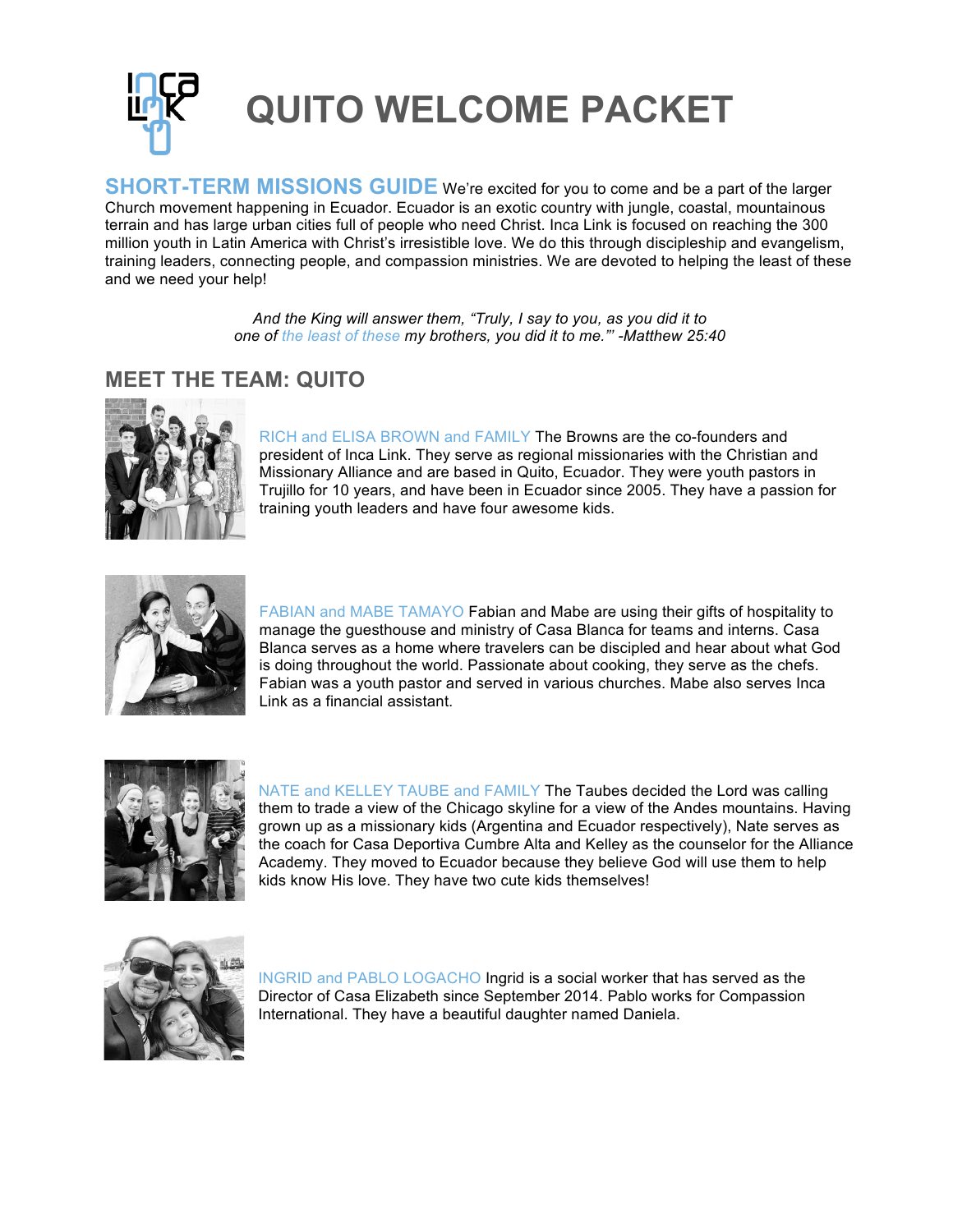# **MEET THE TEAM: STATESIDE**



NICOLE HIGGINS Nicole is the Associate Director of Finances. Nicole and her husband Robert moved to Boone, North Carolina after working for Samaritan's Purse in Haiti. They both have a heart for missions and seeing God's truth brought to the nations.



LINDSEY FISHER Lindsey is the Team and Intern Coordinator. She got connected to Inca Link through her husband John and brother-in-law Joseph who served with Inca Link as interns for two summers. Based out of Memphis, Tennessee she serves to oversee the pre-field preparation of the teams and interns.



OLIVIA JONES Olivia is our Social Media Promoter. As the daughter of Rich and Elisa Brown, she has been involved with Inca Link since it started but officially joined the team in September 2016. Based out of Maryland, Olivia uses her Spanish and journalism degrees to promote Inca Link on social media and is happy to be working with an organization she is so passionate about. After your trip, please e-mail Olivia your pictures!

## **CONTACT INFORMATION:**

#### Fundacion Inca Link Ecuador

Calle D N74-285 y Calle Capri (N75) Sector "Bellavista de Carretas" Quito, Ecuador

#### Rich and Elisa Brown Lindsey Fisher

email: brown@incalink.org email: 850-543-8171 skype: rebrown37 email: lfisher@incalink.org cell: +0989010141 (Elisa)/ +0991633389 (Rich) skype: fisher\_lindsey

*Financial questions about your trip?* E-mail Nicole at nhiggins@incalink.org *Post-trip e-mail Olivia (ojones@incalink.org) your pictures!*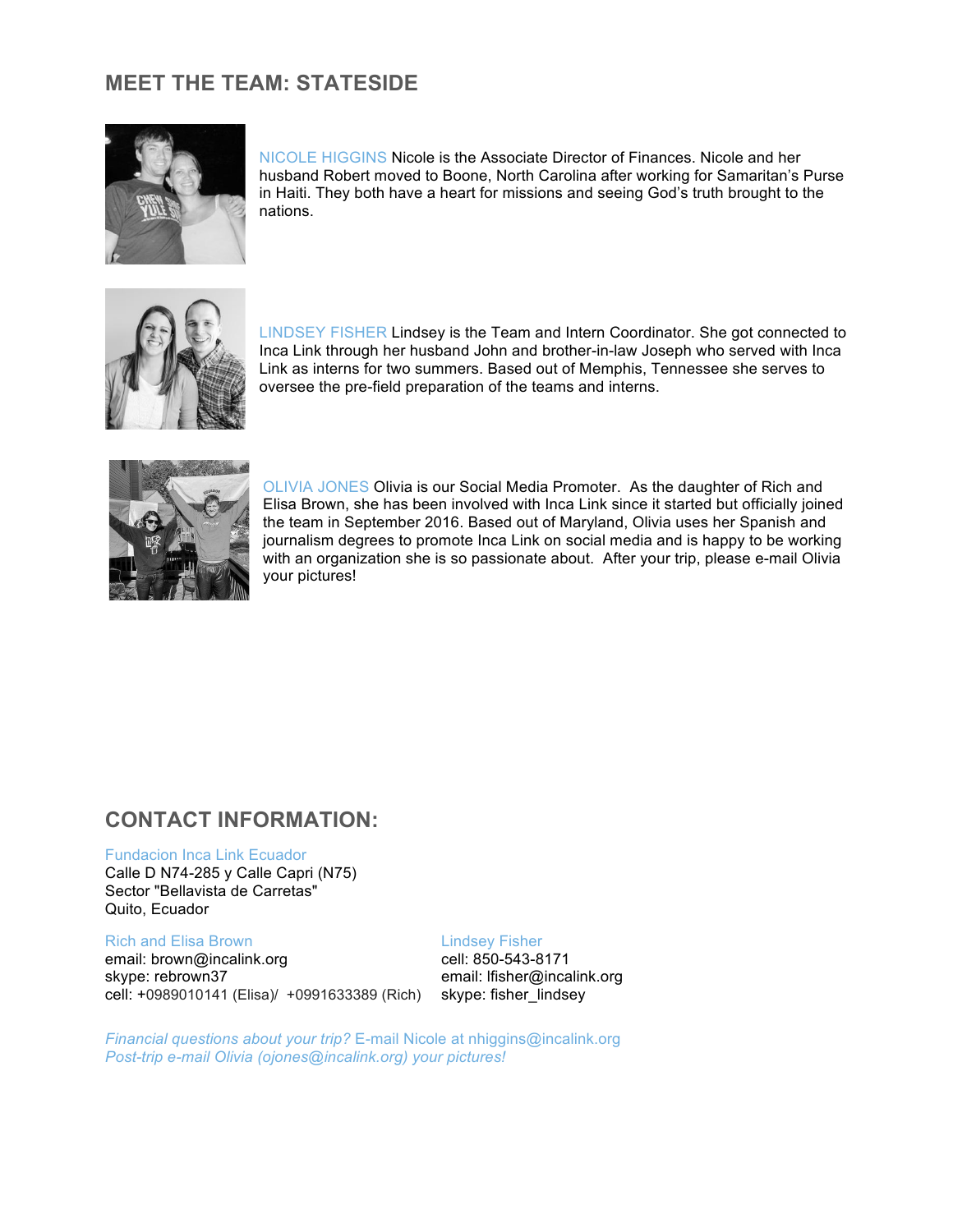# **MINISTRY OPPORTUNITIES:**

DAY CARE PROGRAMS Our day care programs will give you an opportunity to connect with children! Your goal is to love these kids like Christ loves them and encourage them to live for Christ. There are many different day care programs you could serve, including: programs for kids with special needs, after-school programs for at-risk street kids.

CASA ELIZABETH Casa Elizabeth exists to provide a safe transition home for teenage girls who find themselves in a crisis pregnancy. Teams can serve Casa Elizabeth by inviting some of the girls to come and minister along side of the team in the other ministry areas. Also, teams may choose to bless the home with needed repairs (painting, etc) or by helping to stock the closets with diapers, baby and maternity clothes.

CASA BLANCA Casa Blanca exists to be more than a place where you sleep and eat. Casa Blanca serves as a crossroads for discipleship, mentoring, and the sharing of what God is doing in your life with people from all over the world. You will have an opportunity to partner in this ministry by helping with maintaining and expanding the property.

CUMBRE ALTA Casa Deportiva Cumbre Alta is a sports club with the vision to become the most successful and biggest club in Ecuador, South America and the world, using sports as a vehicle to share Christ. Teams will have the opportunity to meet the team, scrimmage the team, and hold sports clinics for the youth in Quito.

CHURCH PARTNERSHIPS Your team will be serving the local indigenous churches in and around Quito. If you are given a construction project while in Quito, it will likely come out of a need from a local church/ local church family!

# **SAMPLE SCHEDULE:**

Based on your team's goals and Inca Link's needs, we believe the Lord will direct us in designing a unique experience for you. This unique experience may not be planned until you arrive in the country—it's hard to know the need of the local church six months in advance! We ask that you come open and ready to serve. This is an idea of what a schedule may look like-- most days will involve construction and children's ministry.

#### FRIDAY

Generally international arrivals are later in the evening, so you will go directly to Casa Blanca upon arrival. On the hour trip from the airport to Casa Blanca, you will receive a brief orientation.

#### SATURDAY SUNDAY

Breakfast Breakfast Devotional Devotional Devotional Devotional Devotional Devotional Devotional Devotional Devotional Devotional Devotional Devotional Devotional Devotional Devotional Devotional Devotional Devotional Devotional Devotional De Tour/ Vision Casting Lunch Lunch Dinner Unpack/Rest/Shower **Dinner** Dinner Debrief Debrief

### MONDAY- FRIDAY SATURDAY

Breakfast Breakfast Devotional Devotional Construction/ Day Care Tourism Lunch Lunch Day care/ Construction/ Cumbre Alta Practice Shopping<br>Dinner Shopping Dinner Dinner Debrief **Final Debrief Final Debrief** 

Ministry Ministry/ Cumbre Alta Game

## SUNDAY/ MONDAY

Travel home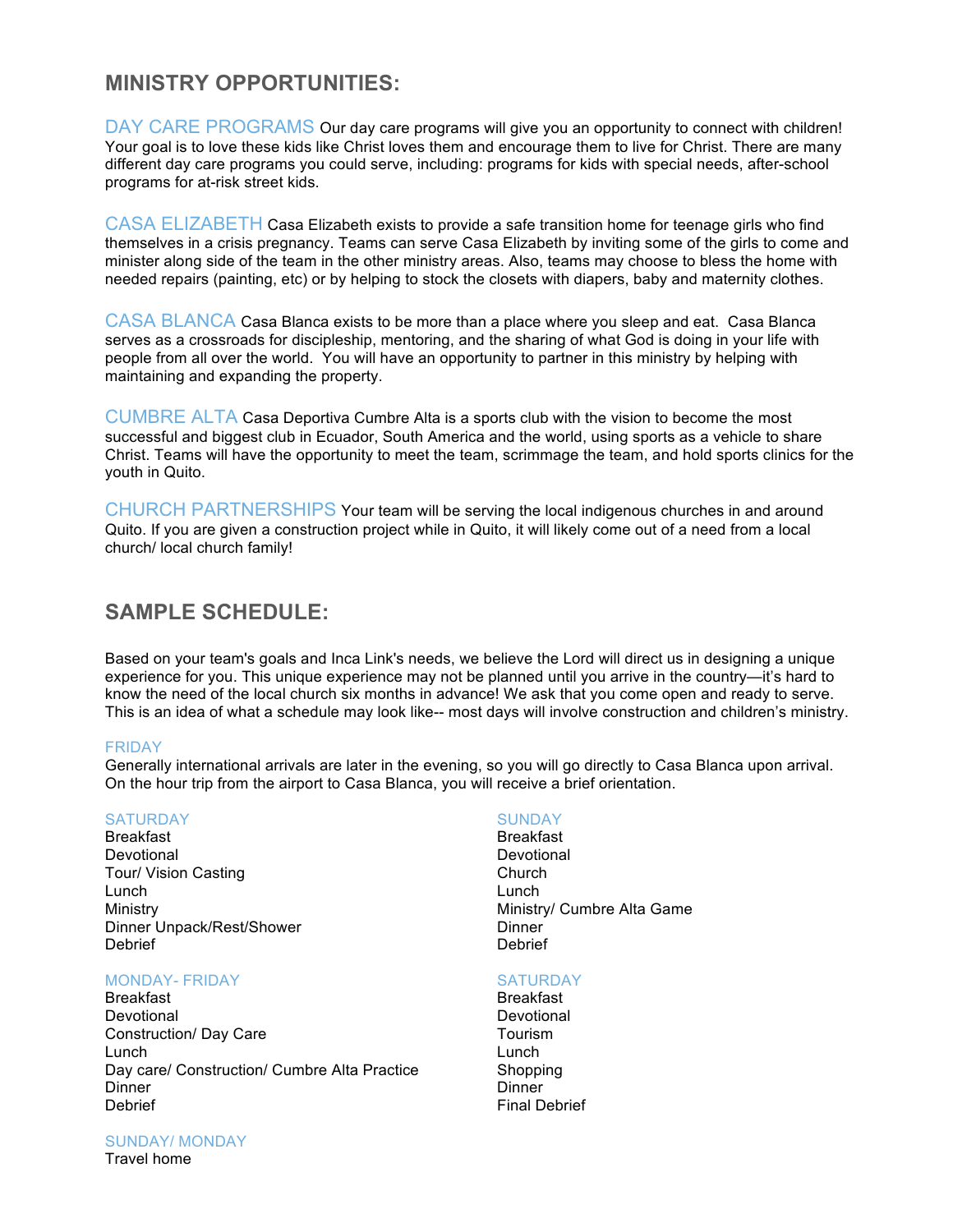# **FREQUENTLY ASKED QUESTIONS**

# **PREPARATIONS**

WHAT VACCINATIONS/MEDICATIONS DO WE NEED? We require that all short-termers have Hepatitis A and B, and an up-to-date Typhoid shot. Yellow Fever is not required for your stay in Quito. We highly recommend bringing some sort of stomach/diarrhea medicine.

\*Inca Link has recommended that **pregnant woman should not participate in trips this year** due to the danger of the Zika virus. We're sorry if this causes any inconveniences for your team.

WILL WE NEED TO PREPARE A CHILDREN'S PROGRAM? We recommend that your team be prepared for a children's program or VBS. The team will be responsible for providing curriculum and all materials needed to do the program, including: crafts, prizes, etc. There are several opportunities to serve children like at the garbage dump, orphanages, schools, churches, soccer camps, etc. It is always appreciated to have the teams lead music, skits and games. We encourage your team to learn some songs in Spanish. If dramas or skits are used, please make sure they are in Spanish. Be as creative as you would like. This also is a great team building activity as you prepare for your trip!

## **PACKING**

IS THERE A DRESS CODE? People in Ecuador are more conservative than in North America. To be effective in ministry, we want to respect our Ecuadorian brothers and sisters while in their country by striving to imitate their dress customs.

## WOMEN:

-Anything is acceptable to wear to church except shorts or flip-flops. -Sweatshirts or warm jacket is recommended for the cool evenings. -Wear protective clothing on work sites.

## MEN:

-Guys must wear pants or jeans to church. No shorts or flip-flops. -Sweatshirts or warm jacket is recommended for the cool evenings. -Wear protective clothing on work sites.

## PACKING LIST:

Work clothes (old jeans/ old t-shirts) Church outfit Warm jacket **Toiletries** Bible Journal Reusable water bottle Work gloves Closed toed work shoes (tennis shoes are fine) Shower shoes for Casa Blanca Sunscreen Camera (optional) Hat Personal Medications Passport

\*You DO NOT need to bring pillows, bedding or towels (those will all be provided).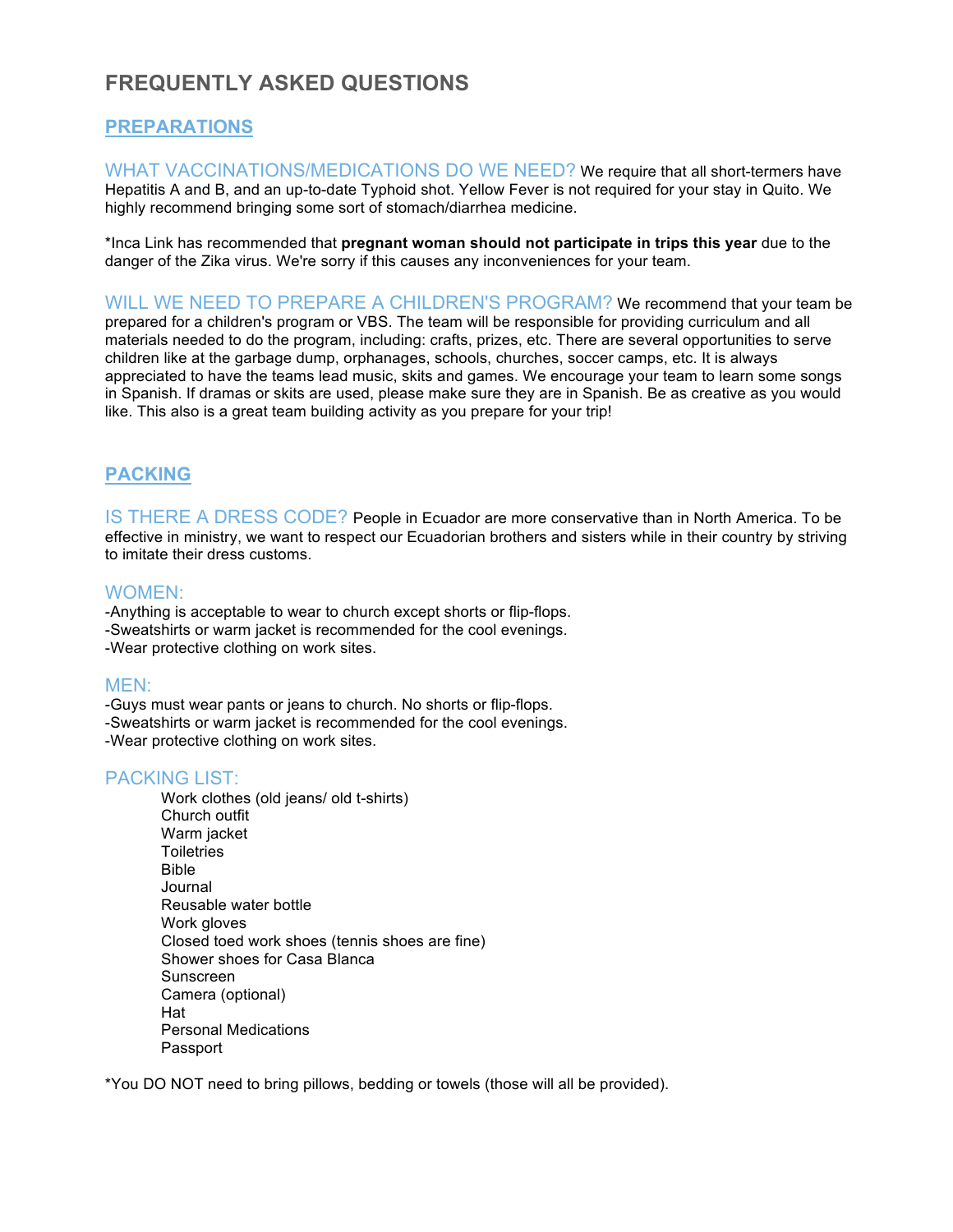## **TRAVEL**

WHAT AIRPORT SHOULD WE FLY INTO? You will need to fly into Quito, Ecuador (UIO).

DO WE NEED A VISA? You will only need a valid passport to enter Ecuador. Your passport must be valid for at least 6 months from your departure date, or the airlines will not allow you to fly out. You do not need to apply for a visa before coming down. Once you arrive in Ecuador, you will be given a tourist visa for 30-90 days for free.

## **OTHER QUESTIONS:**

IS THERE AN AGE REQUIREMENT? We encourage family mission experiences! Children 12 years old and younger must be accompanied by a parent on the team.

WHAT ARE THE LIVING ACCOMODATIONS? You will most likely be staying in Casa Blanca, which has twin bunk beds.

WHAT IS THE WEATHER LIKE? If the team stays in Quito, the weather will be warm and sunny (highs in the 80's) during the day and cool in the evenings (lows in the high 50's).

WHAT WILL THE MEALS BE LIKE? Meals are prepared with the utmost care. You will have opportunities to try food that is typical to Ecuador, but also food that you recognize and will enjoy. If you have any dietary restriction please inform us before you arrive in Quito so that we can be as prepared as possible for your arrival.

WILL THERE BE SNACKS TO PURCHASE? We recommend that you bring snacks from home (to leave with the missionaries), but we also recommend you be ready to try new and different snacks from Ecuador.

IS THERE A WAY TO CONTACT HOME? Internet is available at some locations, but not all. We encourage you to "unplug" while serving. (Note: Contacting home is available if there is an emergency.)

ARE THE ELECTRICAL OUTLETS THE SAME? Yes, the outlets are the same as they are in North America.

WHAT TYPE OF CURRENCY IS USED IN ECUADOR? Ecuador uses the United States dollar. You will want to bring clean cash (not torn and no markings). Smaller bills (\$20 or less) are required. Credit and Debit cards are accepted, but you will usually find a small international fee for using it. We do not recommend checks, travelers' checks or money orders, because they are very difficult to use! Ecuador uses the US dollar, so if you are coming from the US, you do not have to exchange your money.

WHAT SHOULD I EXPECT UPON ARRIVAL? Someone with Inca Link apparel will be at the airport to pick you up. If for some reason you can't find us or we are delayed, meet us near the Amazonia Cafe, which is to the right as you exit the final baggage claim checkpoint.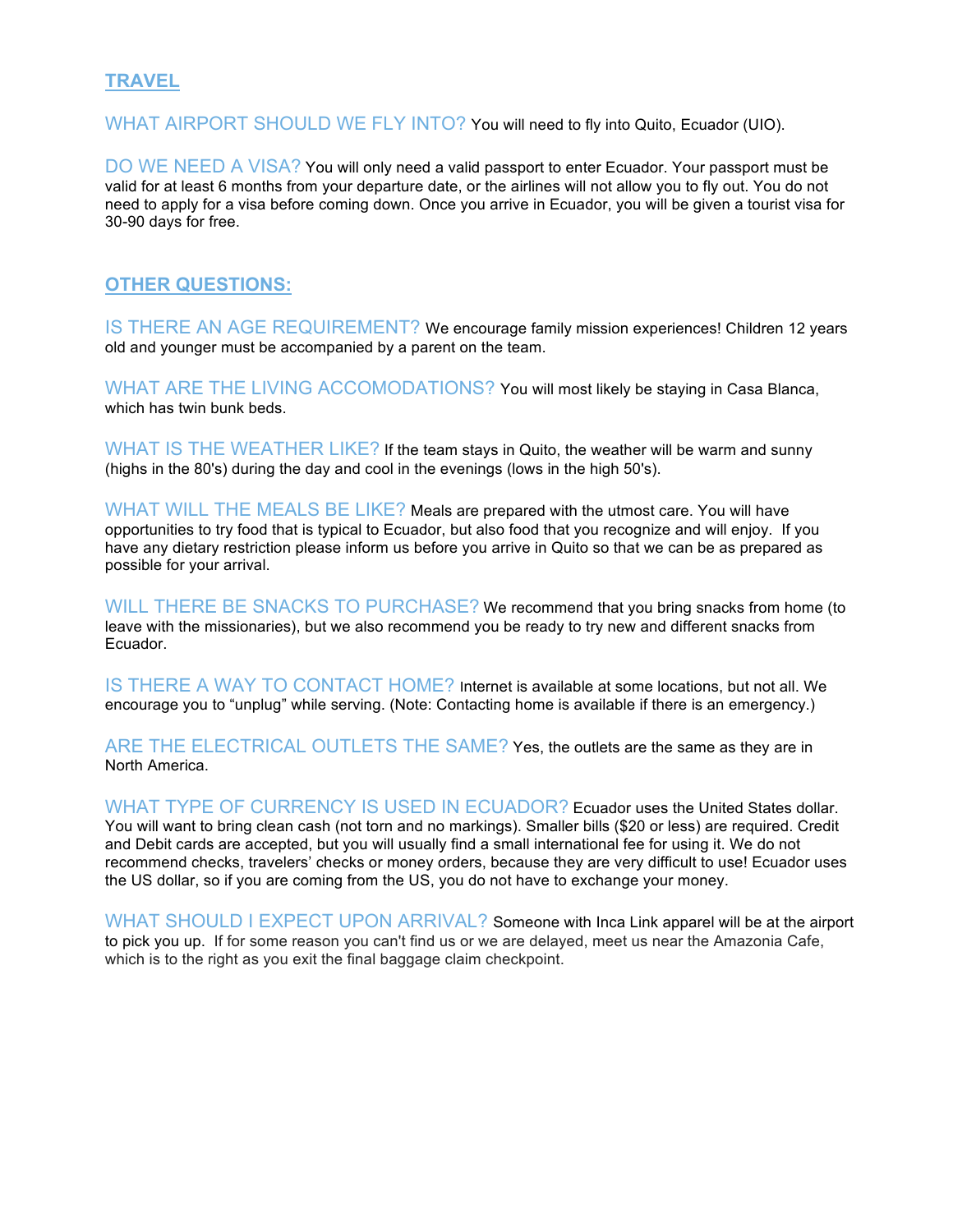WHAT ITEMS CAN WE BRING TO DONATE? An updated ministries wish list will be provided to each team leader. This wish list is materials that each ministry director desires to help the progress of their ministries.

**Cloth donations and second hand materials:** In Ecuador we are so thankful for every donation and every piece of support that help further the ministries goals. We would kindly ask however that any cloth donations and or second hand donations be of decent quality. We never want to communicate with someone in need that our cast offs are okay for them but not okay for us. In this mindset we ask that if you would not wear it or if it is too messy for your child to wear it, please do not send it to Ecuador. The ministries will give out each donation and we want that to convey nothing but respect and love to those who are receiving the donation.

**Donations and transportation:** We are so thankful for the donations that the teams bring and the support that it brings to the ministries. We are able to fund a lot of what be do off of these material donations. In the past teams have brought donations down in suitcases and than leave these suitcases behind. This has been great because we can use those suitcases for storage. However, the dust, sun, and the oversized of the suitcases make it a little difficult. This year we are asking if you would be willing to use plastic totes, like the one pictured below, ones with thick plastic, a locking lid (good for flights), and with two wheels. We recognize that this may be an added cost and we never want to burden a team but if you were willing it would be greatly appreciated. These totes are much nicer for storage and have long-term use by the ministries. This particular tote pictured can be found at Wal-Mart for \$20 USD.